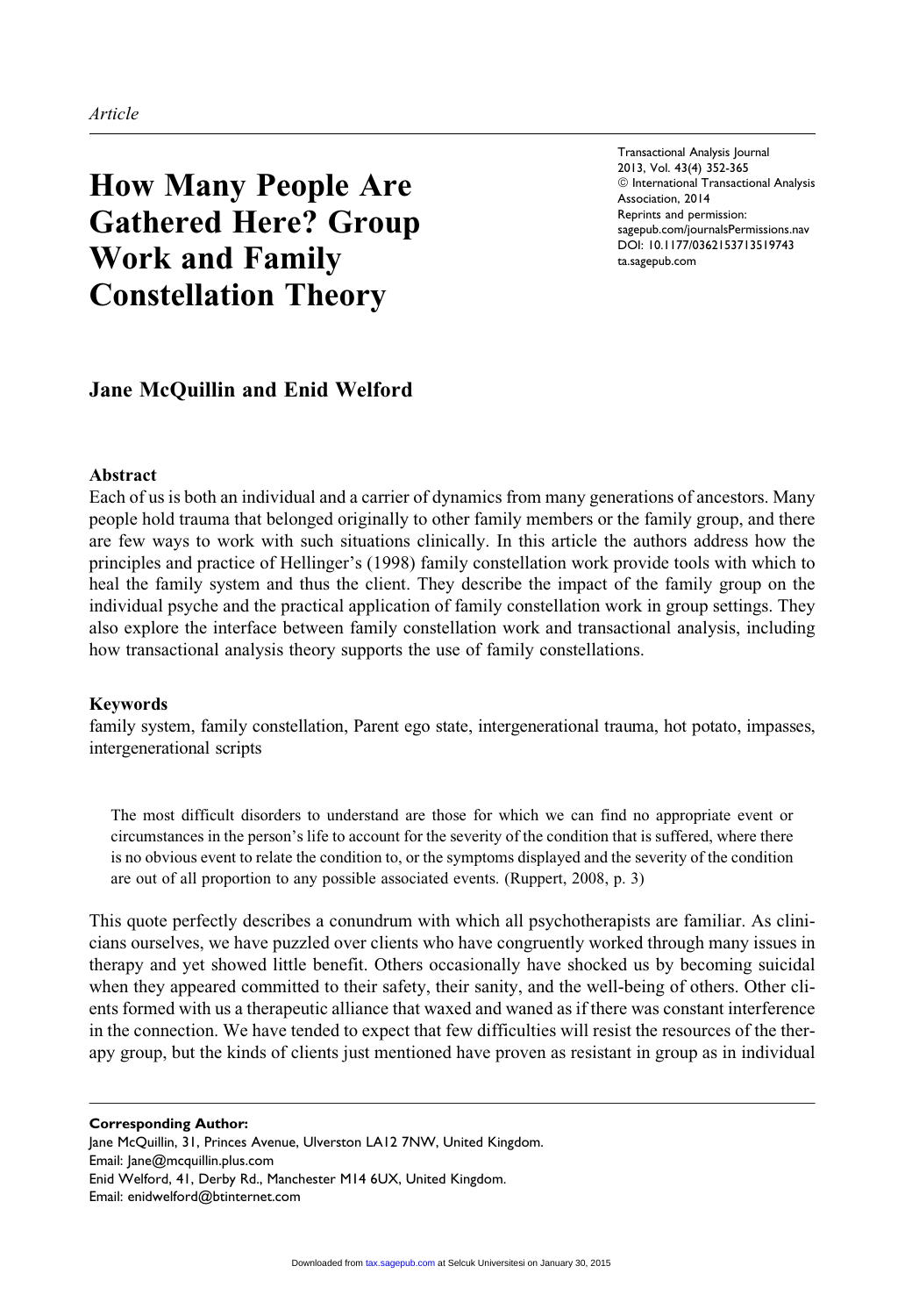work. These clients were usually motivated and as puzzled by their difficulties as we were. Gradually, we discovered that these issues often had their roots in unhelpful family legacies, and our focus, therefore, needed to be on the generation that passed on the legacy. Our work had been ineffective largely because we were working with the wrong person.

Our quest led us to systemic approaches, in particular, to family constellation work (Hellinger, 1998). These approaches treat the family in its entirety as a group, or system, and the individual as part of that system. All generations, past and present, are viewed as having their part to play in maintaining a healthy family. The systemic therapist takes into account the impact of previous generations, whose energy is incorporated into the Parent ego state (Berne, 1964) of each group member. In family constellation work, we have found an effective method of group work to treat difficulties emanating from the family system.

The term *family constellation* derives from astronomy, wherein a group of stars referred to as a constellation has its own order and can be identified at a glance. In a family constellation, the shape and nature of relationships in the family emerge with clarity and are available for change. A family constellation involves setting up a partial live genogram for the client, with real people from the therapy group or workshop representing those family members who are relevant to the issue at hand. As representatives allow themselves to be a conduit for the people they represent, the unconscious patterns within the system (or constellation) emerge.

# Origins of the Systemic Approach

In an article about the influence of previous generations, it seems appropriate to honor those professional ancestors whose work influences us as clinicians. A systemic approach to understanding individual difficulties emerged in the 1950s at the Mental Research Institute (MRI) in Palo Alto, California, with research into the origins of schizophrenia (Bateson, Jackson, Hayley, & Weakland, 1956). From this work emerged the concept of the *double bind*, which explained how apparently crazy behavior can be seen as an understandable response to the person's family system. Virginia Satir (1983), who was also at the MRI, devised training for working with the family system, including systemic constellations (which she referred to as family reconstructions).

Boszormenyi-Nagy (Boszormenyi-Nagy & Spark, 1973) researched the dynamics of thousands of families and developed a complex theoretical base for his work with family systems, which he called *contextual family therapy*. Key to his theory was the idea of loyalty within the family system:

Loyalty in our sense is a preferential commitment to a relationship, based on indebtedness born of earned merit. Parents beget offspring and become obligated to their survival and nurturance. Parents also earn their child's commitment in return for mother's and father's unique, unrepayable contribution. (Boszormeny-Nagy & Krasner, 1986, p. 15)

What children receive from their parents, they pass to their children, thus keeping a balance of give and take. When these invisible loyalties work effectively, there is a sense of justice. When justice is not in place, there is disturbance in the family and a need to redress the balance. Without this, problems may be passed from generation to generation.

Schützenberger (1998) found, in the history of many of her clients, patterns that seemed to reflect a repetition of ancestors' experiences, often going back several generations. These included lifethreatening accidents coinciding with the dates of traumatic historical events. These events were often unknown to the clients until they researched their family genealogy. Schützenberger identified ''the anniversary syndrome'' (p. 95), which refers to the way dates of previous tragedies may present a risk for a client in the here and now. We are familiar with the fear people experience when they reach the age at which one of their parents died. The systemic therapist does not see this as mere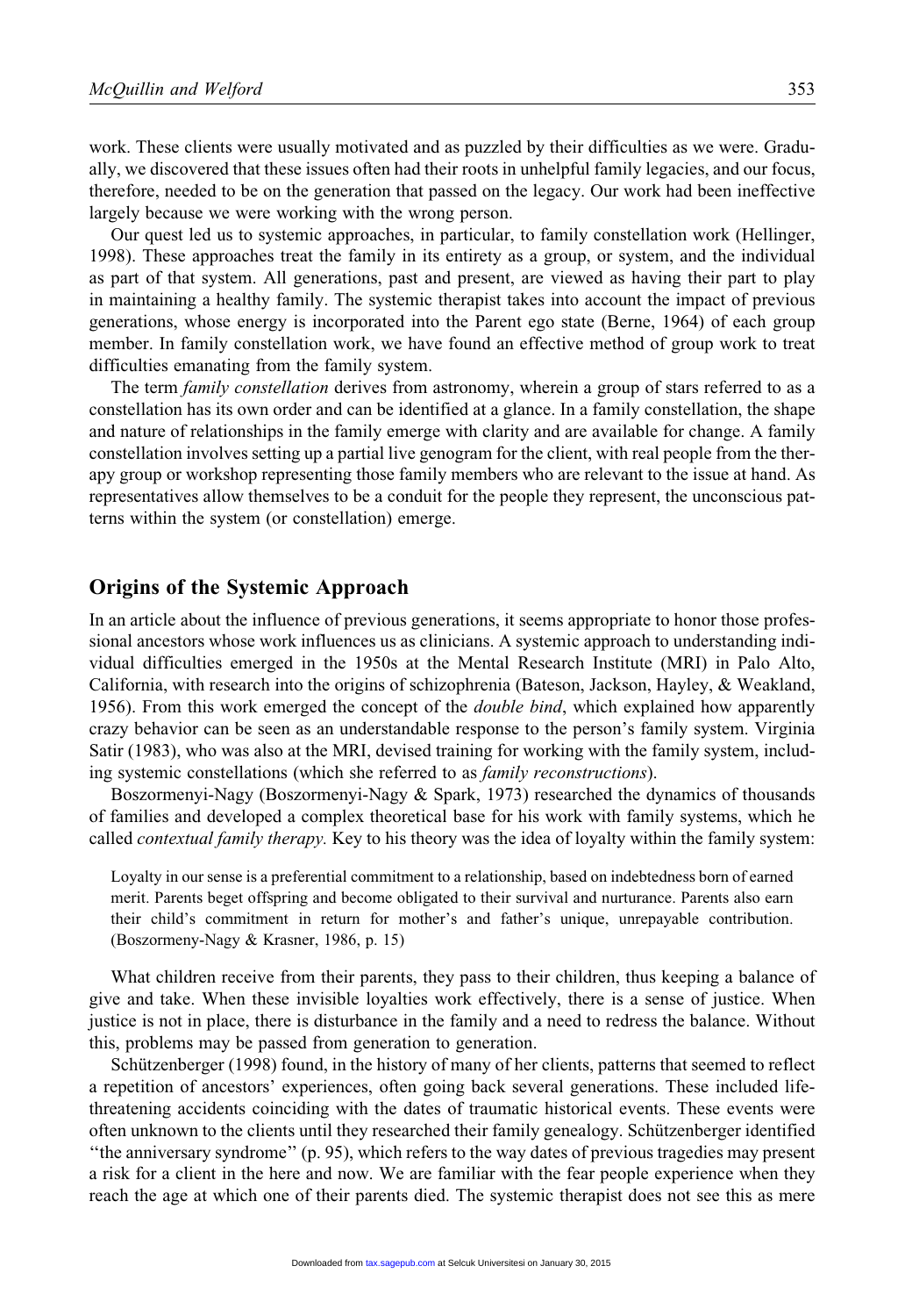superstition but as related to the dynamics of family loyalty that may lead a later family member to repeat the death of the ancestor at the same age.

Jacob Moreno, born in 1889, began his exploration of the connection between the group and the individual ahead of other systemic therapists. He suggested ''that the health of the person is proportional to his or her relationship with the group'' (Carnabucci & Anderson, 2012, p. 35). Psychodrama uses the resources and creativity of a group to create a new experience for the client of his or her place within that group. Some key differences between family constellation work and psychodrama include:

- Psychodrama is a drama about the client's known reality and relationships; constellation work allows another, previously unconscious reality to emerge and be addressed.
- The location of the drama in psychodrama is in the client's lifetime; the location of the drama in constellation work is in the client's ancestry.
- The client in a psychodrama coaches another group member in how a member of the client's family or group would behave, stand, or speak; in constellation work, the representative becomes a conduit for the qualities of the person he or she represents, without coaching.
- Psychodrama supports the client in saying what has been unsaid; healing for a client in constellation work means she or he is healed in the context of healing the family.

# Hellinger and the Development of Family Constellation Work

Bert Hellinger was deeply influenced by his Catholic faith and by the way his family lived it. He trained in a Catholic religious order where he was ordained as a priest. The order sent him to work as a missionary in South Africa. He spent 16 years there working with the Zulu people. He was impressed by the respect given to elders by subsequent generations and especially by the way the Zulu people saw their ancestors as an energetic, available resource for the present generation.

Hellinger trained in group dynamics during his time as a priest and subsequently left the priesthood after 25 years. He returned to Germany in 1969 and trained as a psychoanalyst. His analyst gave him a copy of The Primal Scream (Janov, 1970), and he was sufficiently impressed to undertake nine months of training with Janov in the United States. Body-based psychotherapy remained an integral part of his work and became an essential aspect of family constellation work.

Hellinger continued to explore many other approaches, including family therapy, transactional analysis, gestalt, and hypnotherapy. He integrated aspects of theory and practice from all of these approaches into his work. He was introduced to transactional analysis through Fanita English. He was particularly interested in scripts and how some seemed to function across generations. He was first introduced to family constellations when training in family therapy with Ruth McClendon and Leslie Kadis and decided that he wanted to work systemically. The combination of these many influences led him to develop his own method of working, which he called *family constellations*. In his workshops he wove together teaching and practice. It was mainly left to others to ensure that his ideas were committed to print.

## Hellinger's Principles of the Orders of Love and Their Application

The aim of every constellation is to reinstate what Hellinger called the *orders of love* (Broughton, 2010, pp 41-46; Hellinger, 1998, pp. 1-190) within a family. The orders of love can be summarized as follows:

- Love flows from the ancestors, ancient and recent, to their descendants.
- As the givers of life and love, ancestors are entitled to respect from their descendants and take precedence over them.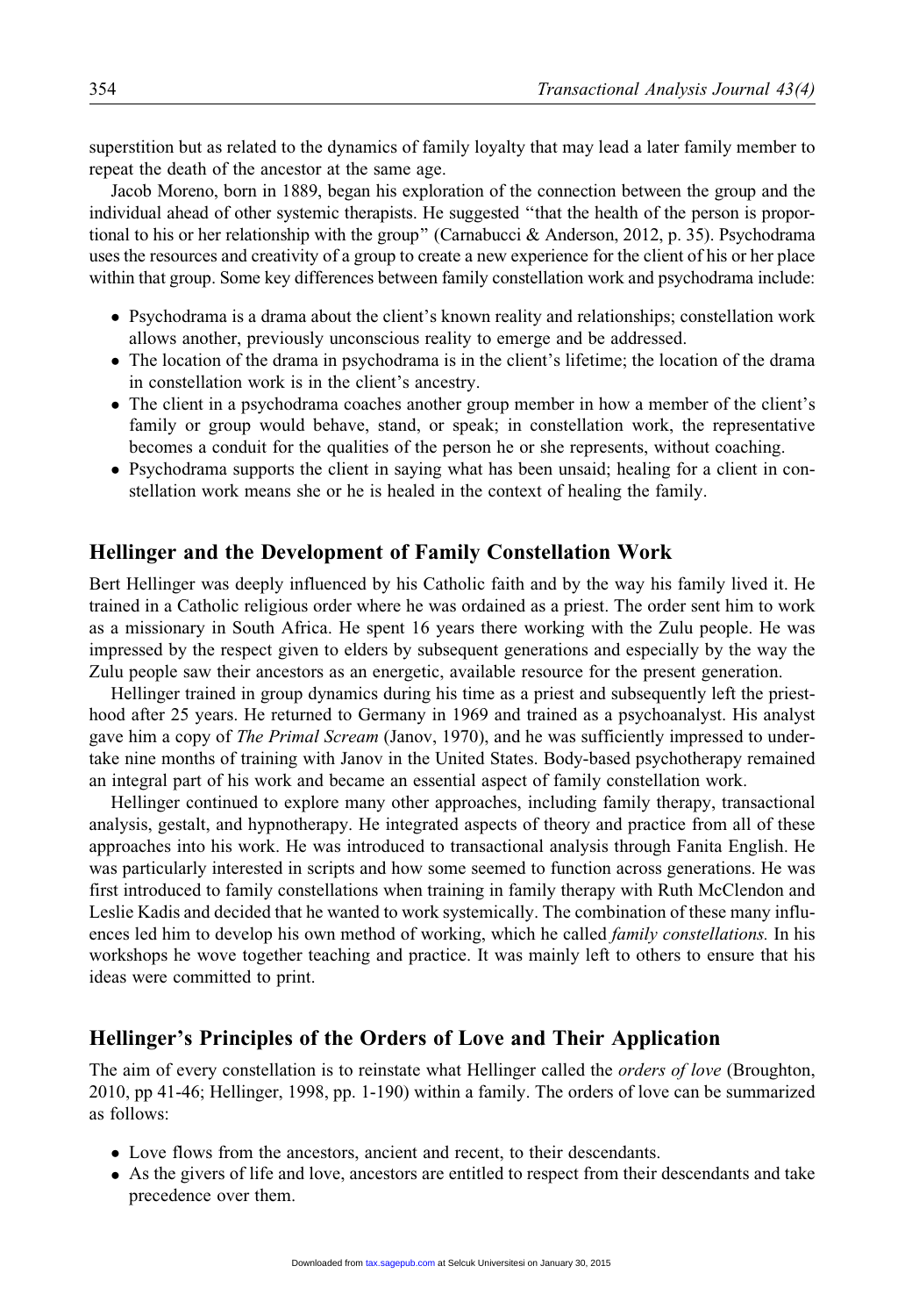- Everyone has his or her place in the family; the dead are as much a part of the family constellation as the living.
- Each generation has responsibility for dealing with its fate.

# Precedence

Those who come first into the system have authority over those who come later. This means that parents have precedence over children, who in turn have precedence in their birth order. First wives or husbands have precedence over second wives or husbands. However, when the first partner remarries, she or he then belongs in the new system she or he has joined. Establishing rightful precedence can be enough for resolution of a constellation.

#### Everyone Has His or Her Place

Hellinger maintains that every family member has his or her place in the family system, including those who have died. When such members are not acknowledged or spoken of, there will be disturbances in the family. The missing may be family members who died prematurely or were aborted or were stillborn. The missing person may have been seen as a source of shame because of illegitimacy or mental illness. Consequently, when contracting with a client before a constellation is done, we are interested in whether he or she is aware of any such individuals in his or her family. A history of early death in recent family members may indicate a tragic past death that is being reenacted. In order for the system to find harmony and order, each person must be accounted for in his or her place, and when a missing person is brought in, representatives report that they are calmed.

## Disturbances of Precedence and Responsibility

When a younger family member takes on the fate of older members, the family energy is disrupted. The resolution comes when the owner of the trauma or difficulty takes responsibility for managing his or her problem, as if to say, "Leave it with me, it is my suffering, not yours."

From a transactional analysis perspective, we can see the roles on the drama triangle (Karpman, 1968) adopted by those involved in such intergenerational dramas. The ancestor is a Victim because she or he was traumatized. However, she or he then unintentionally becomes a Persecutor of the descendants by leaving the unresolved trauma in the family system. This is what English (1969) identified as the *episcript* or *hot potato*. The descendant attempts to Rescue the ancestor by unwittingly picking up the hot potato, thereby becoming a Victim.

More subtly, Hellinger (1998) would say that the descendant is also persecuting the ancestor by disrespecting the latter's capacity to take responsibility for his or her trauma. The reinstatement of precedence and responsibility has two stages: The first is to support the ancestor in apologizing to the descendant who has carried a hot potato, and the second is to support the descendant in accepting the apology.

The work offers a group setting in which constellators help clients retrieve aspects of the whole setting of their situations that have been lost to view, bringing the living and the dead into mutually satisfactory and respectful order in the service of the living. (Hemming, 2012, p. 4)

We reflect later on some of the interesting challenges faced by us as modern Western liberated women (and humanistic therapists) as we apply these principles and follow Hellinger's method.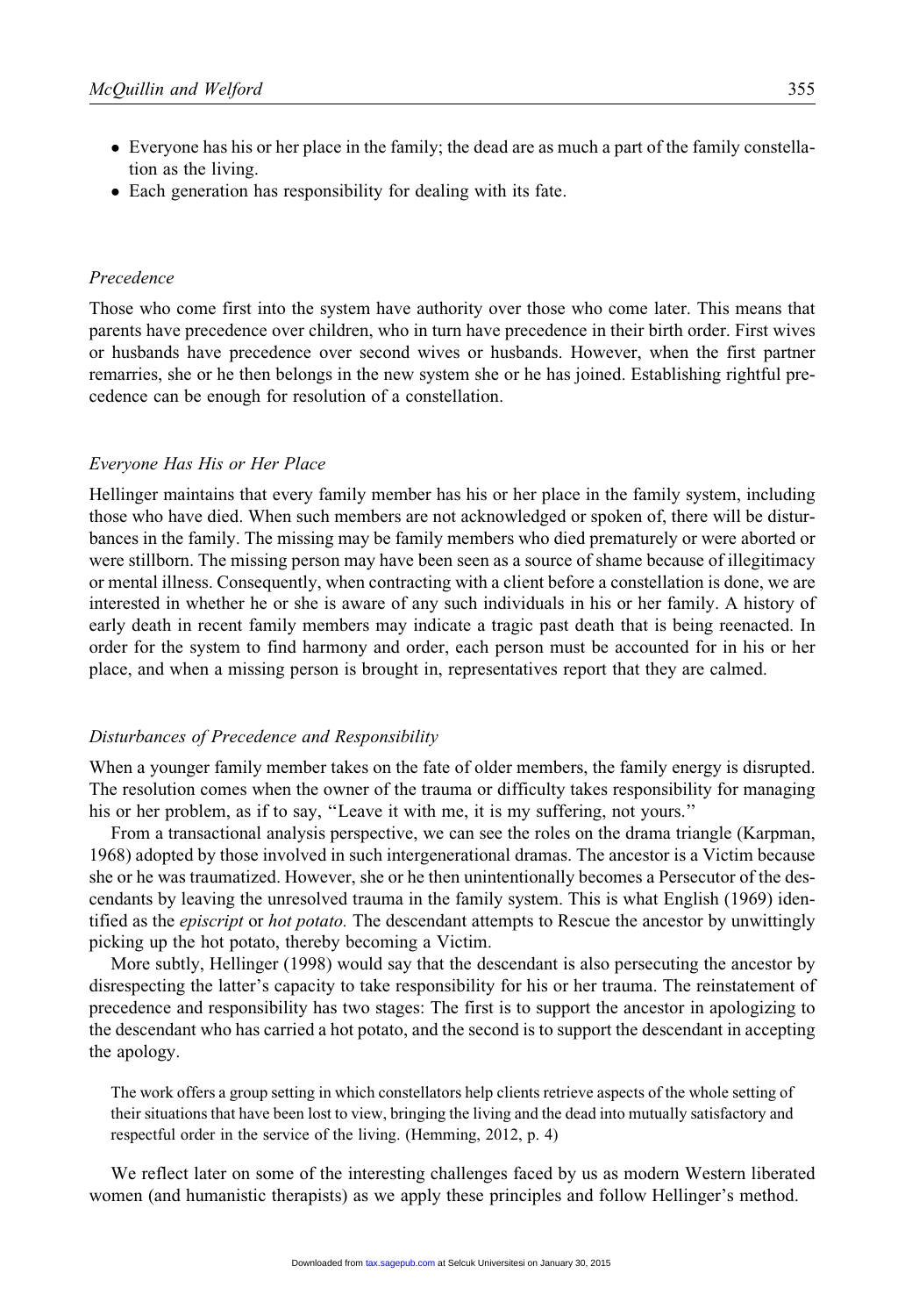# Setting Up a Family Constellation

The client describes the issue that she or he wishes to resolve, and a contract is agreed on. The therapist elicits some facts, such as number of siblings, birth order, and whether the parents are alive or dead. The therapist also asks about missing people in the family, including those with whom contact has been lost or who died early. The contracting is brief and little detail of the family's history is sought; in fact, it is often discouraged so that the known narrative does not get in the way of the constellation process.

Agreement is reached as to which family members are relevant to the issue at hand, and the client asks group members to represent those people, starting with the older generation. She or he is then asked to place his or her hands on the shoulders of each representative and to place each person intuitively in relation to the others in the constellation, again starting with older family members. The sex of the representatives is irrelevant: Men are able to represent women and vice versa.

The representatives take time to focus on their experience, and then they speak or move as they feel led. They are discouraged from too much thinking and to trust their bodies. It usually becomes clear quite quickly where the family is disordered. There may be children behaving riotously, a member leaning heavily on another member, and/or gaps where there turns out to be a missing person. Representatives may report feeling pain or icy cold. They may be looking down, often a sign that someone died but is not represented. The therapist takes a position of neutrality, working with what emerges and letting go of previous ideas. Sources of strength and love become apparent as well as areas of disturbance. The aim is to restore the orders of love where possible, according to the principles described earlier here. Often the family members (through the representatives) will suggest what needs to happen.

Relationships tend to be oriented toward hidden orders. They can be revealed by careful examination and by gently placing the participants in these orders into positions in space. Using this method gives rise to new possibilities for understanding the backgrounds of conflicts and for solutions that provide relief for everyone involved in them. (B. Hellinger as cited in Franke, 2003, p. 13)

At the end of a constellation, the client thanks each representative, acknowledging him or her by name. The participants then sit together and visualize the new constellation that has been established. Various techniques are then used to help participants connect with their own energy through body awareness.

## An Example of a Constellation

Grace is busy and sociable but still feels lonely and incomplete. ''I feel unhappy without my brother, Keith; he stopped contact years ago, and no one talks about him now. My younger sister died last year, and I realized how important Keith is to me.'' The therapist establishes that Grace is the oldest of four siblings. Her sister June is still alive; her brother Keith is next in age, followed by Bethany, the sister who died.

Grace chooses representatives for her father, her birth mother (who died when Grace was 13), her stepmother, herself, and her three siblings. She places the representatives in order of birth. (Hereafter we will refer to the representatives as the family members they represent.) Immediately, the siblings display agitation. The brother faces outward and says he wants to run. The two younger sisters look sad and cling together. Grace says she feels torn between Keith and their mother, who says she is "not really here, out of contact with everyone." A representative for grandmother is brought in to support mother and proves distant and uninterested in her daughter. Father looks helpless. Everyone seems underresourced, with the exception of the stepmother, who looks tenderly toward the children and at times with concern toward mother. In contrast to other family members, the stepmother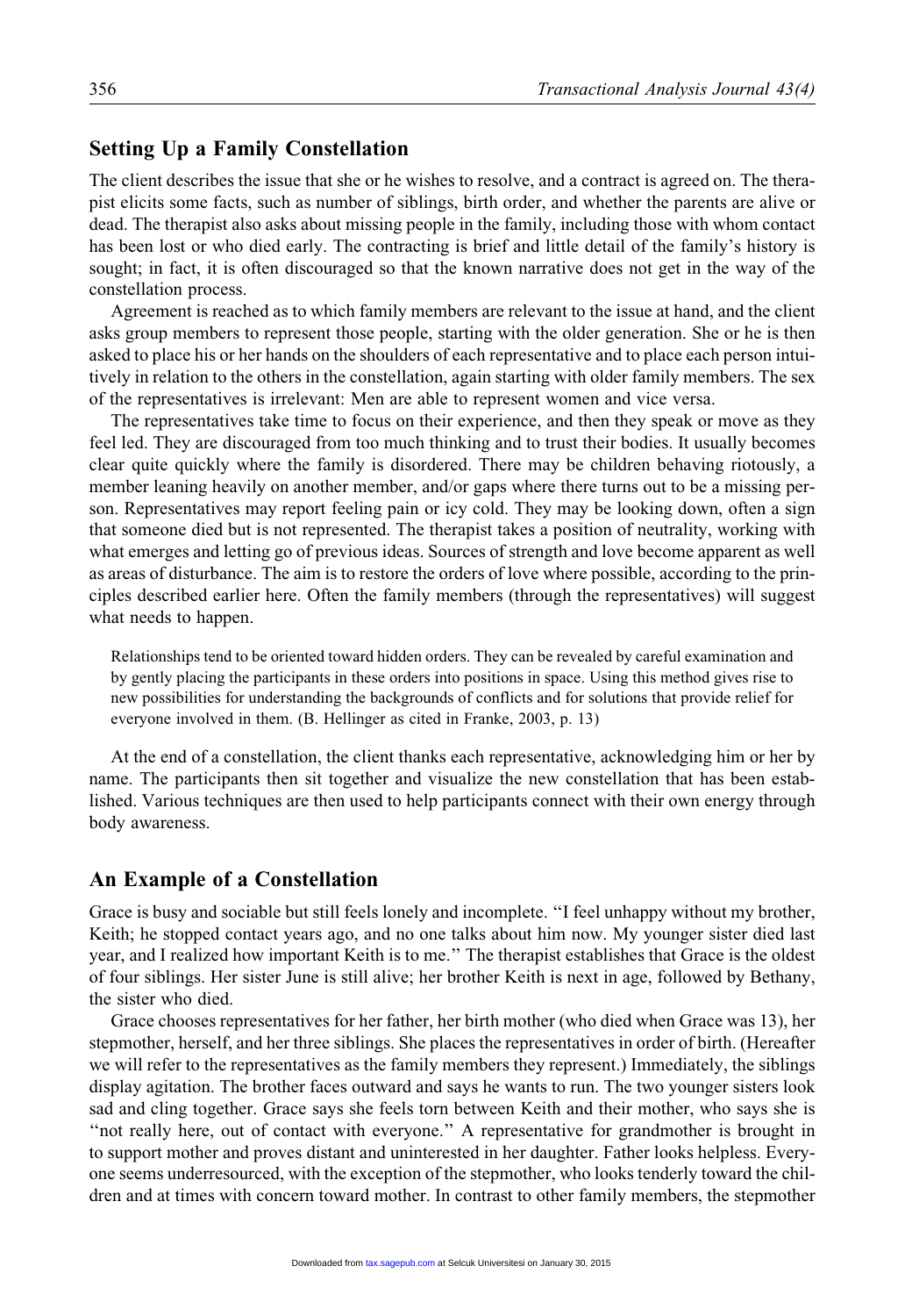appears totally serene. She reports feeling she wants to help. The therapist asks if she is willing to support mother. She does so willingly, and the mother representative leans against her with a relieved sigh. Father relaxes, and Grace turns her attention to her brother.

An outcome of the constellation is that the brother still resists taking his rightful place as the third born in the sibling line, but he is willing to ''come into it as long as I can go when I want.''

The focus of the constellation emerges as reinstating the order of love between father, mother, stepmother, and children. Stepmother willingly honors mother as the mother of the children and the first wife. Mother thanks stepmother for caring for her children and asks stepmother to continue doing so. She tells her children one by one that they will always be in her heart, but she cannot stay and wishes them to love and honor their stepmother. The deep respect and affection between the two women astounds those who know Grace's story as it had been previously told. Finally, father asks mother's permission to be with the new wife and affirms that he will never forget her. Mother gives willing permission for stepmother to take her husband and says a loving farewell of them both. The therapist suggests that Grace take her own place, and her representative withdraws. Mother takes a loving farewell of Grace, asking her to accept the stepmother as her mother. This is a brief description of the way love moves within the family, and there are many tears.

The constellation ends with the children in birth order, honoring their father and stepmother with love and gratitude. The issue of the missing brother is only partially resolved, but for the first time the stepmother has her place in the heart of the family and is able to show her love for them.

Grace was subsequently able to recall many examples of her stepmother's love, shown over a long life. Her stepmother recently died and was buried in the family grave. Prior to the constellation, Grace says she would have felt her stepmother was an intruder. Now she sees it as fitting (and amusing) that her father is sandwiched between his two women, and she sees that her three parents belong together.

This constellation demonstrates how important it is for the therapist in constellation work to let go of any plan and to allow family wisdom to reveal what is needed for healing. Grace's well-rehearsed story (based on the perception of her Child ego state) was that her stepmother supplanted her mother after waiting eagerly for her to die. She previously described her stepmother's meanness in rationing food, and the guerrilla warfare she and her siblings engaged in to overcome the rationing. She had held to her original frame of reference, even while describing her stepmother's generous hospitality in later years. The family energy in the constellation showed a desire to integrate an unexpected source of love. As therapists, we would have seen ourselves as unethical if we had not attended to the will of the family system, which was clearly to ensure that the stepmother took her place. This allowed the love that was blocked by mother's early death and severe suffering to flow to Grace's generation. Grace got her wish: to feel complete, though not in the way she expected.

# Bringing Transactional Analysis and Family Constellation Work Together

## Script Analysis

The most intricate part of script analysis in clinical practice is tracing back the influence of the grandparents (Berne, 1972/1975, p. 323). Following in Berne's clinical footsteps, other transactional analysis clinicians and writers have acknowledged the importance of the family generational context into which we are all born.

Noriega (2004) researched codependence as a transgenerational script, work for which she won the 2008 Eric Berne Memorial Award. Later, writing of transgenerational scripts, Noriega (2010) described how she uses family constellation work alongside transactional analysis theory and techniques to heal her clients. She thinks the transgenerational script is passed from generation to generation through the Child ego state of the parent.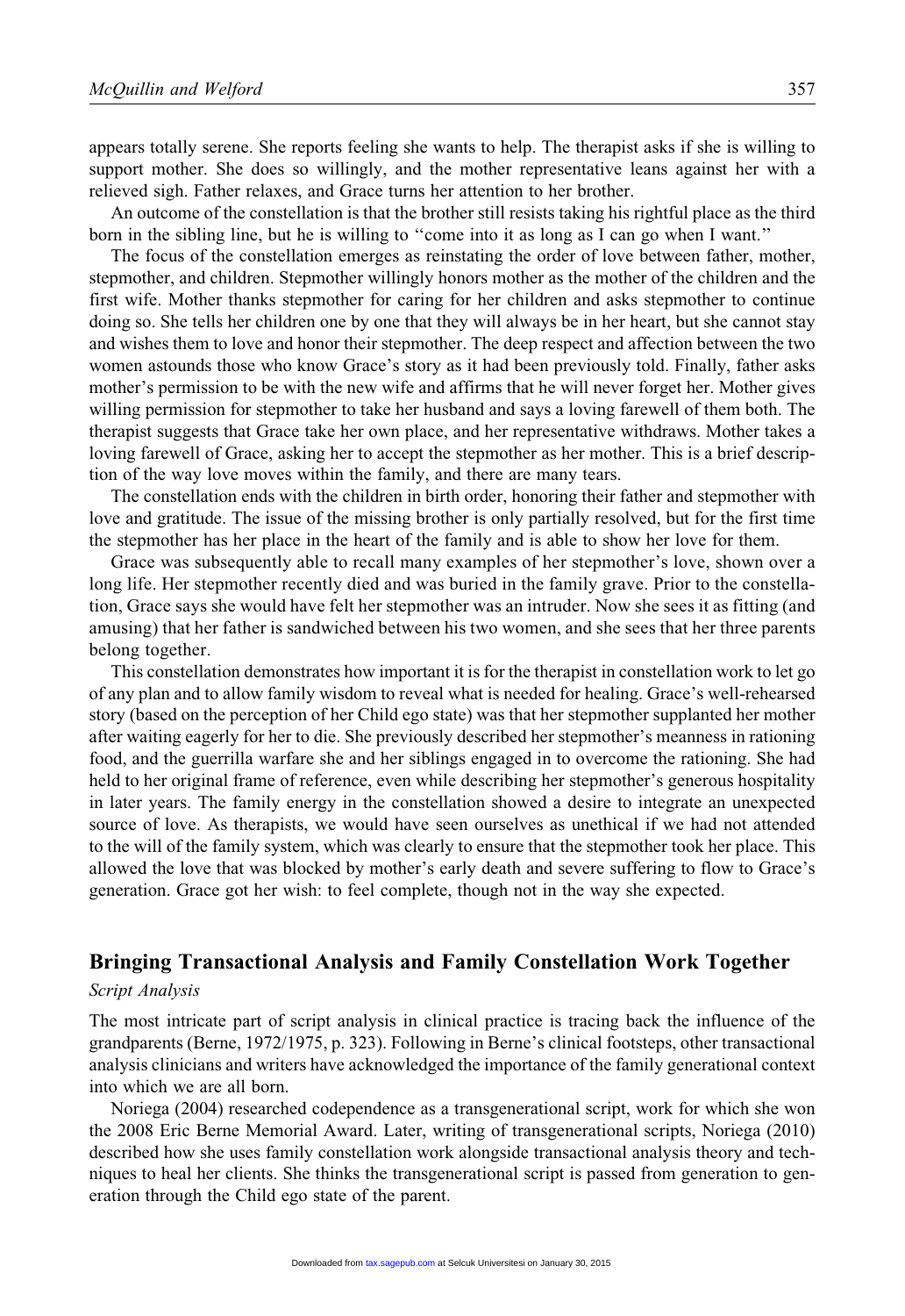This process occurs like a family script parade from the archaic Child ego state of mother or father to his or her offspring. In this way, the transmission of script messages may run non-verbally through several generations, going back to grandparents, great-grandparents, great-great grandparents, and forward to children, grandchildren, great-grandchildren, and beyond. (p. 272)

Noriega identified a number of transactional analysis concepts as the mechanisms by which script messages are transmitted, including ulterior transactions, psychological games, transference psychodynamics, and projective identification. We agree that these mechanisms contribute to the way the script blueprint is passed down through the generations but believe there is still much to be discovered about this transmission process, particularly when a *phantom* (Schützenberger, 1998) of an unknown ancestor from several generations past appears unexpectedly.

## Contracting

Barrow (2006) suggested that there is always a third party to a contract. When working systemically, we are aware we are making a *three-cornered contract* (English, 1975). Even when the initial contract appears to be between client and therapist, there are people in previous generations who will be represented and affected by the therapeutic process and who may influence the outcome. We discuss this with the client during the initial contracting process. Where there is clear resistance during constellation work, we find we need to be open with the ancestors and empathic about the reasons for their resistance. ''I'm OK, You're OK'' (Berne, 1966), so much at the core of our transactional analysis philosophy, was stressed by both Boszormenyi-Nagy and Hellinger in their own work. This respectful approach is important in establishing a therapeutic alliance and a contract with each member on the family tree. Sometimes this may work out in surprising ways, as in Grace's constellation, in which the ancestors had a different idea of what was needed to empower the current generation.

Contracting for safety is also important in this work because we do not always know when a family system includes members who have had violent experiences or who have acted violently. We ask participants in a constellations workshop to agree to commit to their safety and that of others no matter what they feel as representatives of the family members. We find participants are able to be both a conduit for the person they are representing and hold their own Adult awareness of this contract. Representatives have described this duality of experience as being partly above the action, able to watch what they are saying and how they are behaving as representatives. If a representative should report wishing to harm another family member, we are then able to say, ''Thank you for telling us what you feel, and you know we have an agreement here that no one hurts anyone else.'' Similarly, we may say to a traumatized victim, ''We will not let anyone harm you.'' When the perpetrator takes responsibility for what she or he has done and apologizes to the victim, what the victim is called on to do is to accept the apology. Each needs to find love and humility. At that point, the orders of love are restored.

There are times when a family member declines to have a therapeutic alliance with the therapist and to show compassion and love for his or her family. In such situations, there are other possible resolutions, for example, a perpetrator may leave the family. In one workshop, a grandmother said, ''I feel I am responsible for the death of this child, and there is no place for me here.'' She stepped out of the constellation of her own volition, leaving the parents to grieve appropriately. In effect, her leaving was an act of love because it allowed some order to be restored and the dead child to take his place. Occasionally, a client may choose to leave his or her family if the family appears to lack compassion or resources. This may be a permanent or temporary solution.

The therapist has an overall contract that she or he will find a way to hold the situation and, when possible, help the family restore the orders of love. This contract is with the group, the individual whose turn it is, and the family whose issues are being made visible. In practice, the therapist must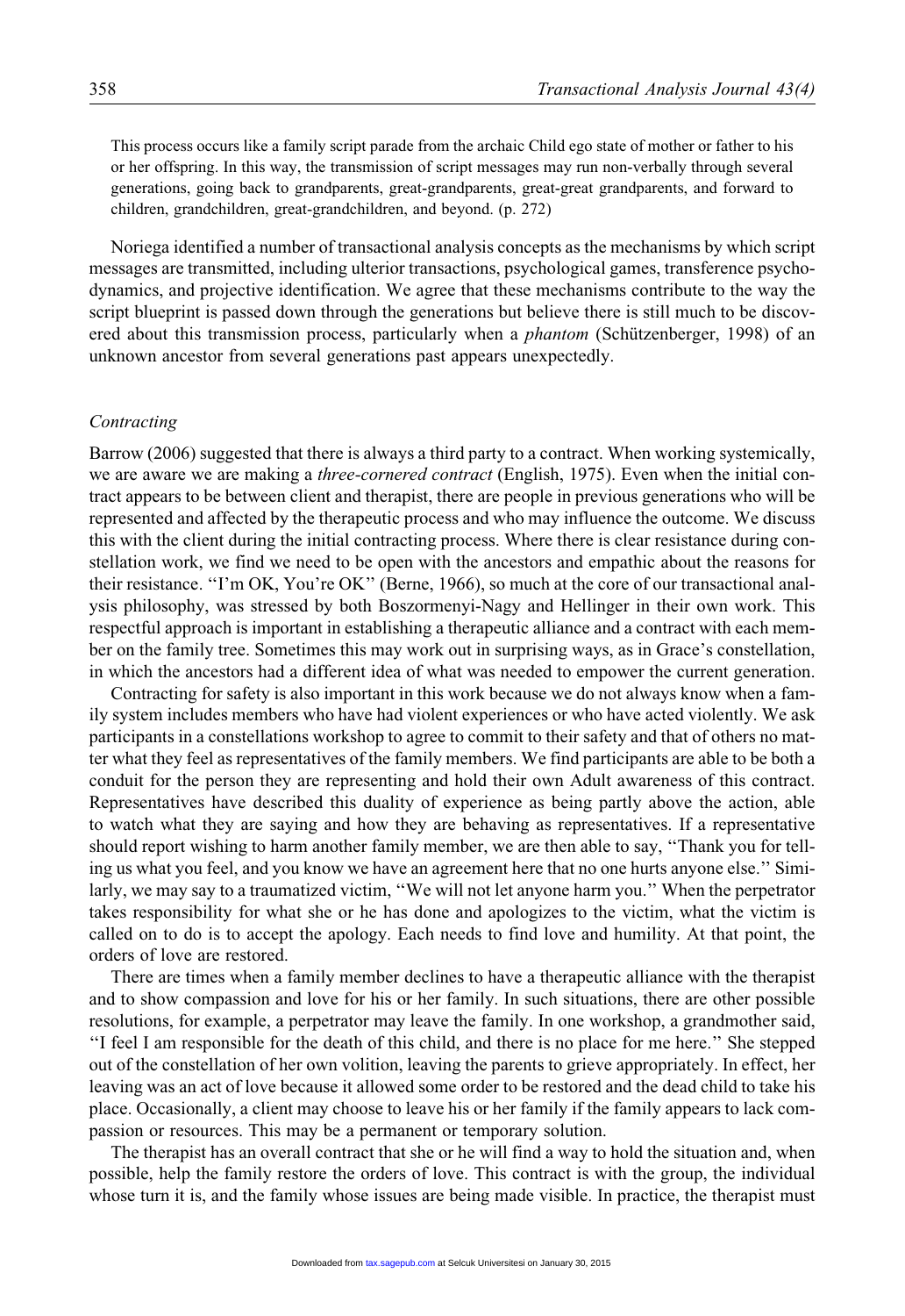be prepared for anything, open to what emerges, and able to show confidence in his or her ability to manage what sometimes is traumatic for everyone.

#### Loyalty, Secrets, and Injunctions

We are used to clients who become confused, which we see as related to a Don't Think injunction (Goulding & Goulding, 1976). Before we integrated family constellation principles into our thinking, we would have been wondering which parent figure transmitted this injunction. Now we consider whether there might be something shameful in the past that encourages the family to forget the existence of a member. The secret may be an early tragic death that was felt to be too onerous to deal with. It may be related to the perceived shame of illegitimacy, mental illness, or criminal activity. The client will not always know the information, but in a constellation the representatives often find they know it.

For example, the representative of a mother will say, "I don't know you" to a child. Someone else in the family will say, ''She is the mother,'' pointing to an aunt or someone who was thought to be a sister. Once the secret is no longer a secret, ways can be found for the orders of love to be reinstated. Although the representatives are within the family energy, somehow they are able to bypass the ''don't know and don't tell'' family injunction. The representatives have no investment in the old order, and we rarely bring the client into his or her constellation until order is restored.

## Hot Potatoes

English (1969) described the hot potato, or episcript, as something the donor does not want to keep because it is too hot for him or her to handle. He or she passes it to a vulnerable recipient, often a son or daughter. This process is out of conscious awareness for both donor and recipient.

This theory alerts us to traumas in a family system that need addressing to prevent a hamartic script (Steiner, 1974) in the present generation. Because the presence of a hot potato impacts bonding in subsequent generations, it is often disguised by the known issues the recipient has with his or her parents. The hot potato, however, is characterized by its apparent lack of connection to the person's known experience. There may be an intensity in the person's experience that seems out of proportion to the real situation and a sense of tragic drama. Detective work to find the source of the hot potato can be done by tracing the family history or, more quickly, through family constellations. Once the origin of the hot potato is traced, we frequently see that it was unchanged as it passed down the generations. We often find in constellation work that the original owner of the hot potato is still affected by it, even though a descendant believes (out of awareness) that he or she is carrying it for the ancestor.

Once a family carries one hot potato, the system is often weakened and vulnerable to other traumas, so some families carry several hot potatoes. It is not always easy for the systemic therapist to work out where to begin. Although family constellation work can be a brief therapy with major change taking place as the result of one constellation, some families require a number of constellations before change ensues.

A client may experience the impact of a hot potato quite unexpectedly when she or he is particularly vulnerable, as if that vulnerability creates a more fragile boundary between the generations. For example, a long-standing client, Mary, had in individual therapy been working through memories of sexual abuse by a stranger when she was a small child. She had congruently closed her escape hatches (Boyd & Cowles-Boyd, 1980; Holloway, 1973; Stewart, 2007) and was firmly committed to surviving and staying sane. However, she found herself exhausted at the relentless return of memories. At that time of considerable vulnerability, she reported that she had an urgent wish to ''get on a train, go to the seaside, and sit on the beach till I die.'' Both therapist and client knew that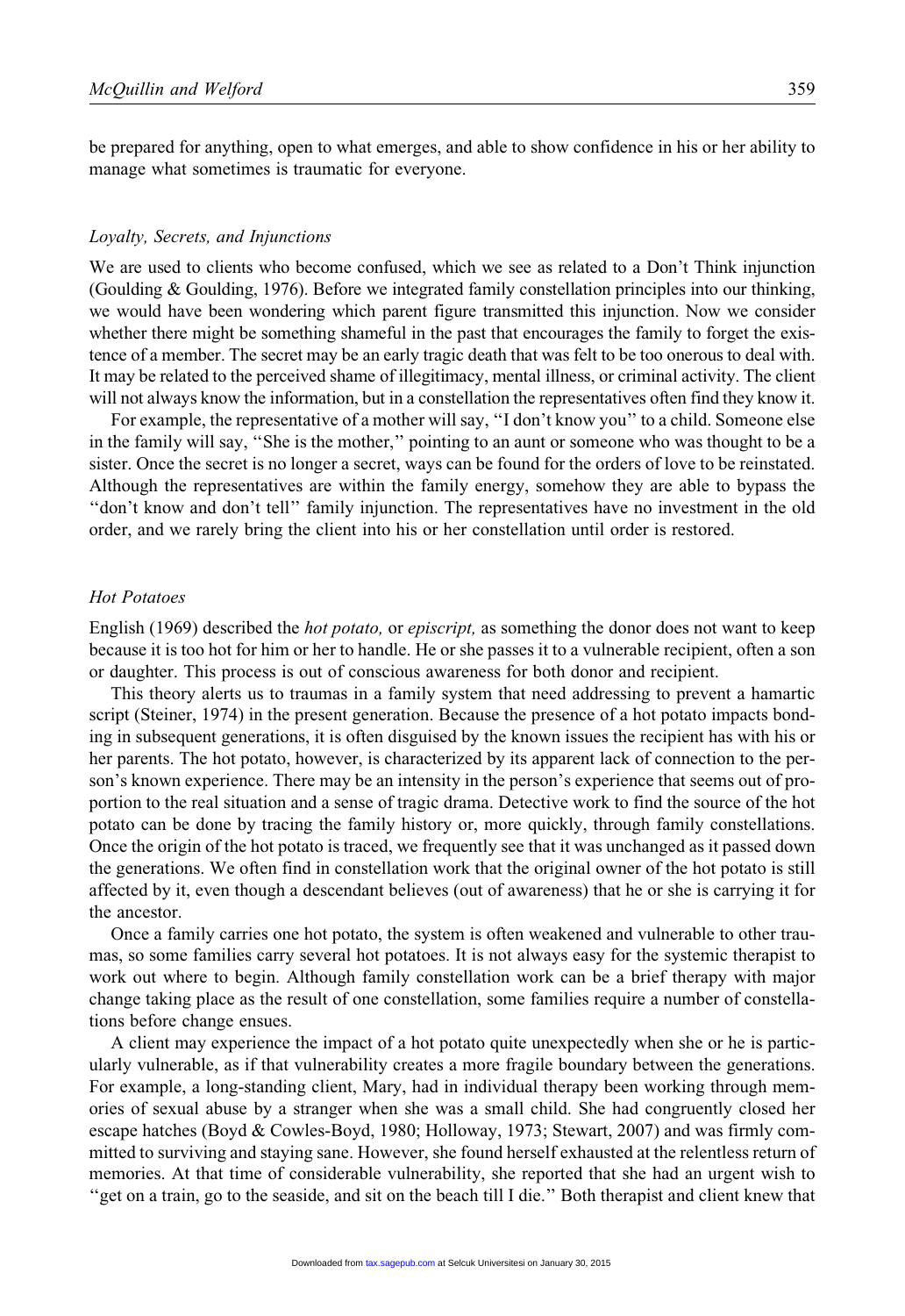

Figure 1. Intergenerational Impasses Caused by Transmission of a Hot Potato.

her wish to give up by killing herself was not congruent with Mary's courage and determination. This lack of congruence alerted the therapist to a possible hot potato.

A family constellation using soft toys seemed a safe method by which Mary could explore these urges because she could keep herself separate from the part that wished her to kill herself. She spoke to ''the one who wants to run away and die.'' She told the ancestor that she was sad for her but had to manage her trauma in her own way and hoped the ancestor would understand. She metaphorically handed the urge to end her life back to the ancestor. Later she found out that her great-grandmother had, in fact, gotten on a train and died of hypothermia sitting on a beach.

## Using Constellations to Resolve Impasses: Freeing the Stuck Place

We have expanded our way of thinking about impasses (Goulding & Goulding, 1979; Mellor, 1980) in order to consider them in the context of the family system. We have observed these stuck places being revealed and addressed in numerous constellations. Such impasses developed in the family as a result of the original impasse in an ancestor, which defended unresolved trauma. In transactional analysis terms, the descendants are stuck because the traumatized ancestor handed down a hot potato.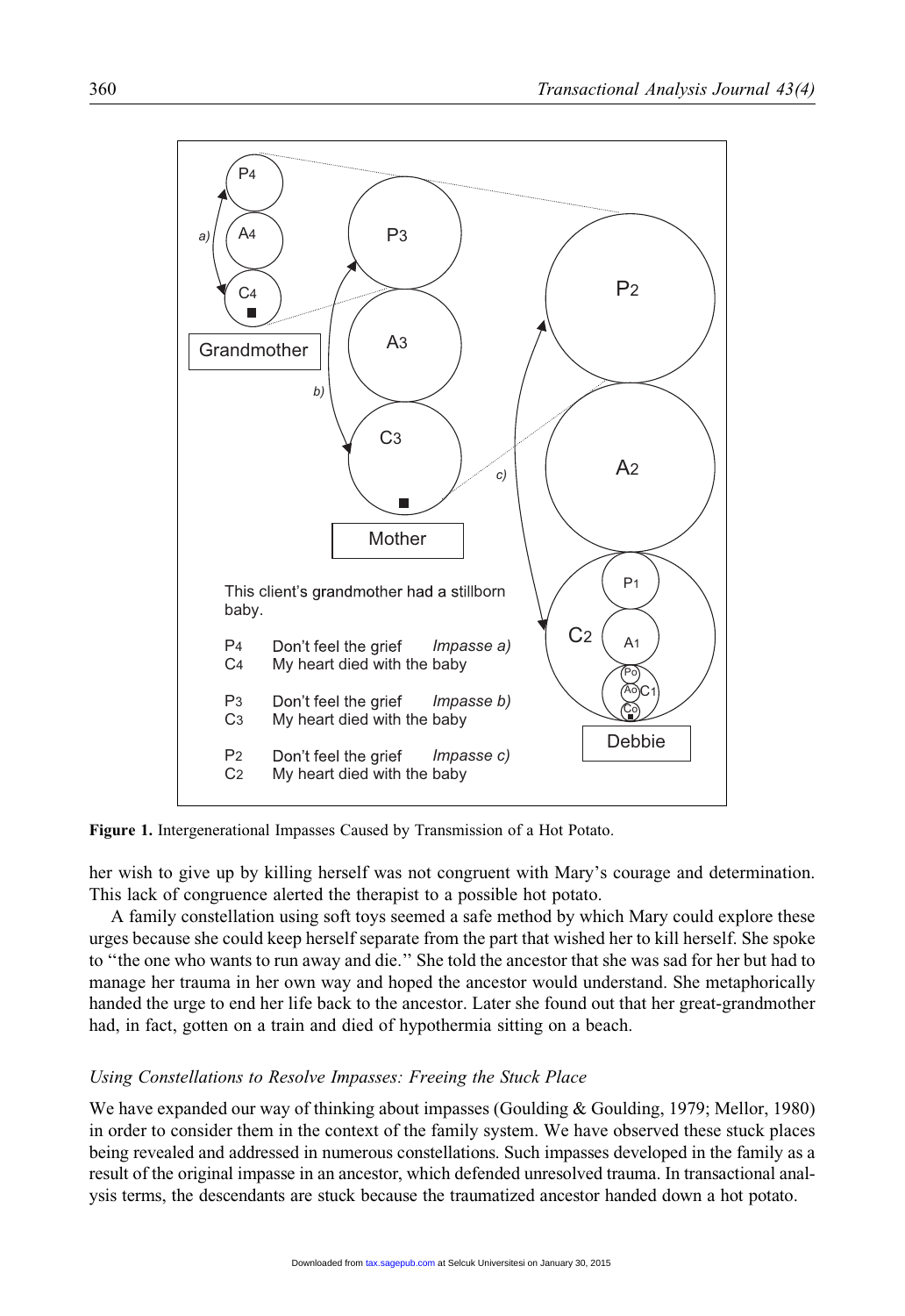We refer to systemic impasses as *intergenerational impasses* to differentiate them from the impasses the client develops as a result of personal experiences. Figure 1 shows how unresolved grief in a grandmother's Child ego state  $(C_4)$  is incorporated into mother's Parent ego state  $(P_3)$  and subsequently into the client, Debbie's, Parent ego state  $(P_2)$ .

We realized that the intergenerational impasse must coexist with the impasses therapists work with normally (Mellor, 1980). In practice, we often find that clients have been working at resolving their own impasses, and it is only when they get to a Type III impasse (Mellor, 1980) that it becomes clear there is additional resistance operating, often seen in an intense and unexpected reaction to something. The example of Debbie shown in Figure 1 and described in the next section illustrates this dynamic.

Debbie came to therapy because she wanted to get close to her partner and felt unable to do so. She resolved her Type I and Type II impasses related to commitment and the right to be loved but was still terrified of having children. There was no apparent reason for this fear. Her known history did not seem congruent with the intensity of her feelings nor did the image of a dead baby that she kept seeing in her mind's eye.

On exploring her family history, Debbie discovered her maternal grandmother had given birth to a baby who was stillborn, and it seemed that Debbie was carrying grandmother's unintegrated grief. The therapist suggested that the grandmother needed to talk to her child, fully accept his death, and say good-bye to him. This grandmother did, in a moving Parent interview (McNeel, 1976). Grandmother reclaimed the hot potato, and the dead child took his rightful place in the family. Grandmother was free to feel her love for her surviving children, including Debbie's mother. The mother, in turn, was then free to love Debbie, who was able to contemplate without fear the possibility of having and loving her own children now that she was not carrying her grandmother's unresolved grief.

In sum, the intergenerational impasse has both a different genesis and a different resolution from intrapsychic impasses. The latter are seen as stuck places resulting from conflict between the child's spontaneous impulses and an inhibiting force. This force can be the child himself or herself, attempting to comply with his or her carer, or the discipline of the carer. Because intrapsychic impasses are established during the child's development, they are resolved in reverse order, starting with the most recently established and easiest to access, that is, between the client's Parent  $(P_2)$  and the client's Child  $(C_2)$ . Intergenerational impasses, in contrast, can dissolve, rather like a ladder or run unraveling down a nylon stocking, when the original ancestral impasse is resolved. We no longer talk about the resistant client but ask, ''Whose resistance is this?''

We have found a fascinating dilemma in describing these issues theoretically. We know that for Debbie the intergenerational impasse was resolved by direct therapy with her grandmother in a Parent interview. However, we also believe with Noriega (2010) that the intergenerational script, and therefore the hot potato, is somehow passed from Child to Child ego state: grandmother to mother and mother to Debbie. We cannot explain how this happens but believe that it occurs at least in the first year of life and possibly at conception. So, we would tentatively place the hot potato within the very young Child, in C0. We think this is the only way to account for the surprising phenomenon that some adopted children are found to carry hot potatoes belonging to their birth family. The exciting reality is that when grandmother took responsibility for her trauma, it was as if she had sucked the hot potato back from the Child ego state of subsequent generations.

#### Working with Parent Ego States

The Parent interview (McNeel, 1976) has a long history, during which various writers (Dashiell, 1978; Erskine, 2003; Erskine & Trautmann, 2003; Mellor & Andrewartha, 1980) have described working respectfully with the introjected parent so that the client is able to achieve internal harmony. All these authors have described approaching the parent as a real person with real issues that can be resolved. Dashiell (1978) described working with generations other than the immediate parent and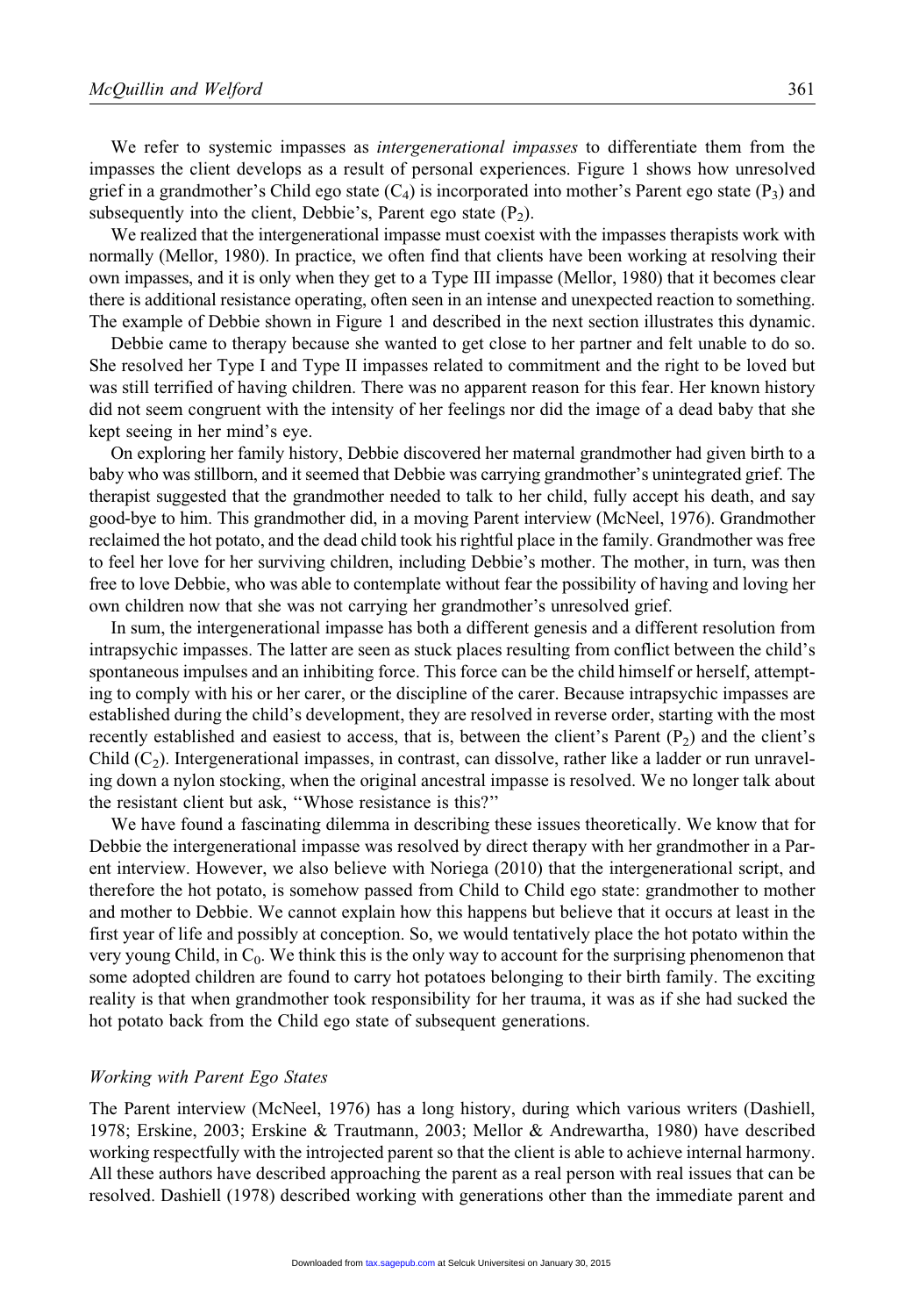with an archaic trauma that resulted in a hot potato. We see the Parent interview (McQuillin & Welford, 2007) as a resource for every transactional analysis therapist and a means of working safely with archaic traumas all the way back to a great-great-grandparent or even further. We approach the Parent interview with the assumption that we will find the parent's love for the child. As Boszormenyi-Nagy and Krasner (1986) wrote, ''Contextual work utilizes all of the resources at hand, including the effective 'techniques' of all reliable therapeutic modalities. Even more significantly, it is geared toward using all of the available family resources of the family network'' (p. 18).

## Transactional Analysis Therapy Groups and Constellations

For all of us, our image of what a group will be like, and our place in it, is based on our previous group experiences, particularly those in our family of origin. Berne (1966) called this the group imago. He wrote that the purpose of a therapy group was achieved when each member was able to let go of his or her original transference and adjust to the reality of the group and its members.

In a family constellations weekend, participants bring a firmly held picture (imago) of their family group. The advantage of working on the family system in a group setting is that the representatives who fill the roles of family members have no investment in the known narrative, that is, the client's family imago. The client is outside the energy field of the constellation, sees another reality emerging, and then watches as the orders of love are restored. As this new reality emerges, the client will understand his or her original experiences differently so that the original narrative is also transformed. A participant, taking his place in his own constellation and speaking to his mother, observed, ''I understand now why you were as you were.''

Sometimes the client cannot accept or believe in the orders of love that emerge. For example, he or she cannot believe that a parent has apologized and expressed love. We may then suggest that the person say to the parent, ''I am not yet ready to accept your apology, and I will not pretend.'' The remaining group members, who have as the client's family representatives experienced the love with intensity and relief, will hold the constellation and its different reality for the client for the duration of the workshop. Feedback shows that movement within client and family may continue after the workshop, although we are unable to explain how.

The process of holding a newly emerged reality is enhanced when the constellation takes place in an ongoing therapy group. A group member who continues to discount a new outcome of his or her constellation will probably be confronted by other group members. A consequence is that we find our groups waste less time on transference and subsequent games. The members become advocates for each others' families and optimistic about what healing is possible for themselves and for each other. They become less dependent on the group leader and take responsibility for deciding how to approach difficulties, including their own and/or those of another group member.

Whatever the group setting, acting as a representative can have a profound personal impact. A client with an intense ''Be strong'' driver (Kahler, 1974) wept deeply while representing a bereaved parent and thereafter was able to access and express his own emotions, which had been unblocked at the somatic level as a result of the constellation experience. Clients may experience being a perpetrator with everyone afraid of them. Some may discover what it is like to be psychotic or hypomanic. A participant in a recent workshop observed, ''I realize now that you cannot reason with a man who is so firmly in his Child ego state.'' Somehow this experience of another's shadow side seems to broaden our clients' perspectives and helps them own these aspects of themselves.

## Challenges in Hellinger's Principles

Hellinger's method was based on traditional ideas about family structures, which as liberated Western women we find astounding. Unfortunately, we have also found that some of the apparently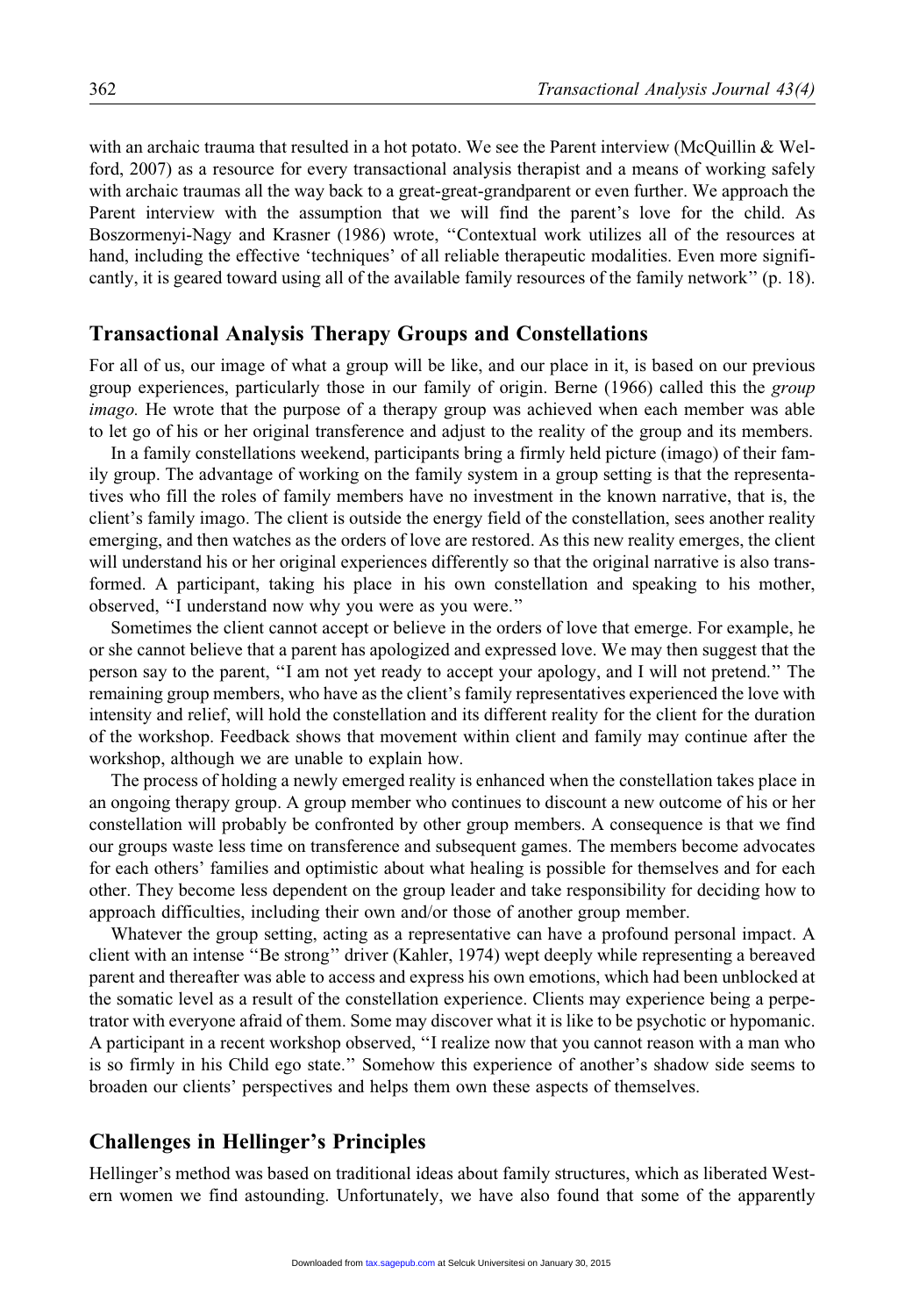chauvinistic ideas work! The idea that the older generation has precedence took some time for us to absorb, although we are aware that practitioners from other cultures will be familiar with this principle. We found it particularly difficult when the initial story that emerged was that senior family members had been destructive and self-centered. However, we have found that once the senior ancestors are respected and settled, they can be used as a resource for the family, and the orders of love fall easily into place.

We have also discovered advantages in openly respecting previous generations. We can support clients to own uncomfortable truths about their parents, even when they wish to maintain their parents as perfect. Clients feel less defensive when we speak of the resources in the system being depleted and impacting a parent's ability to give love. With clients who experienced severe neglect as children, and who hold on to their anger when it is no longer fruitful, we wonder if that rage is actually a search for love. The systemic approach also gives us tools to help the parents find the love they did not demonstrate.

Hellinger and ten Hövel (1999) wrote, "In a constellation, when I move the man to the right of the woman, and place him in the first position, he feels responsible, and the woman feels relieved and supported'' (p. 149). Although this statement is not congruent for us, in a constellation we often find that both husband and wife say ''that feels right'' when they stand in that relationship to each other. We have also found puzzling the idea that the perpetrator of a violent crime joins the family of origin of the victim. However, we do see that the impact of a perpetrator is so deep that the family never lets go of him or her, so the perpetrator is in the energy field of the family regardless.

We are both more optimistic and more humble in our approach as a result of using family constellations. The purpose of any constellation is to restore the orders of love for the benefit of the present generation. We do not know what the family will require of us to achieve that goal, but we have learned to trust the healing resources in the family system, even if an ancestor has to be found with those resources from a long way back. This teaches us to see our input as modest. Our optimism is based on seeing ancestors who were historically cold and sometimes abusive to their children find their capacity to love. We find that the most unpromising situations can sometimes be turned around.

We believe strongly that to keep our spiritual integrity and professional competence, we must sustain a stance of "I'm OK, You're OK" toward the (represented) family members. We find this stance relatively easy when a persecutor shows remorse or apology, and the family members show a strong wish to restore the orders of love. It is more challenging when one person appears to be blocking healing for the whole family. We have to accept with humility the right of the family group member to make this choice. It is interesting that as we do so, she or he often seems to soften and the energy begins to change.

In constellation work there are many mysteries we do not fully understand. One is that we rarely remember the constellations. This is surprising because we each remember most details of our clients' therapy. When we let go of a constellation once it is formed, it may be that this allows for further movement. For this reason, we do not encourage participants in a family constellation workshop to go on talking about the constellation but rather support them in allowing it to move on by simply holding and respecting what has happened in that moment in time. Certainly, the effects of a constellation may be immediate, but sometimes it may take longer for them to show in the behaviors of the current generation of family members.

We have learned over the years that this way of seeing our client's difficulties requires mental gymnastics, a deeply curious approach, and a courageous heart on the part of the therapist. We must incorporate into our very soul a deep humility and be prepared not to know much, to be open to the reality shown to us by the family system, and to be its servant. The most important quality in the therapist doing constellation work is openness to what emerges and a firm grasp of the principles underpinning family loyalties spanning generations.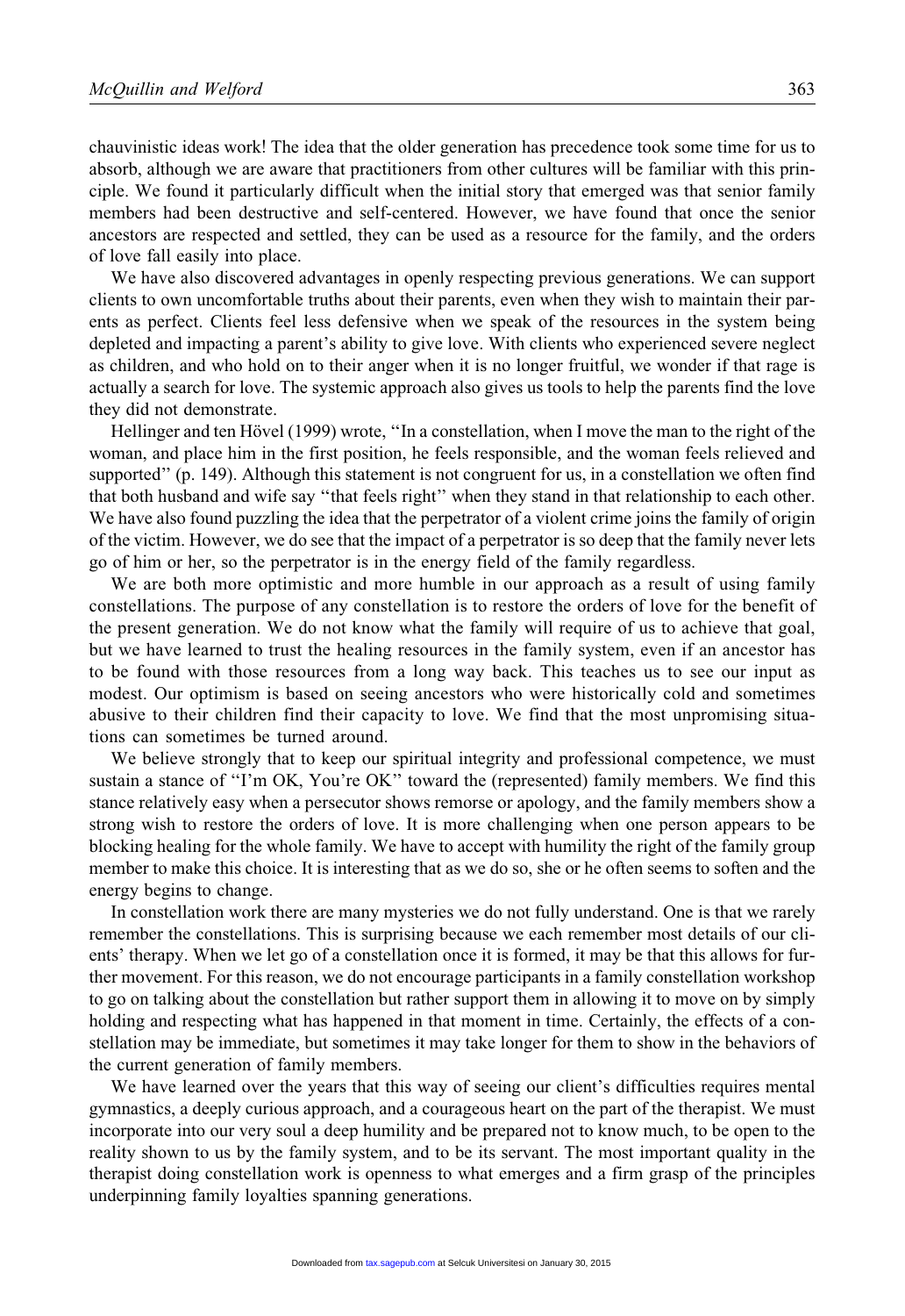# Declaration of Conflicting Interests

The author declared no potential conflicts of interest with respect to the research, authorship, and/or publication of this article.

# Funding

The author received no financial support for the research, authorship, and/or publication of this article.

# References

- Barrow, G. (2006). Casting a hopeful hex: Observations on contract and game theory. Transactions, 4, 33–36.
- Bateson, G., Jackson, D., Hayley, J., & Weakland, J. (1956). Towards a theory of schizophrenia. Behavioral Science, 1, 251–264.
- Berne, E. (1964). Games people play: The psychology of human relationships. New York, NY: Grove Press.

Berne, E. (1966). Principles of group treatment. New York, NY: Grove Press.

- Berne, E. (1975). What do you say after you say hello? The psychology of human destiny. London, England: Corgi. (Original work published 1972)
- Boszormenyi-Nagy, I., & Krasner, B. R. (1986). Between give and take: A clinical guide to contextual therapy. New York, NY: Brunner/Mazel.
- Boszormenyi-Nagy, I., & Spark, G. (1973). Invisible loyalties: Reciprocity in intergenerational family therapy. New York, NY: Harper & Row.
- Boyd, H., & Cowles-Boyd, L. (1980). Blocking tragic scripts. Transactional Analysis Journal, 10, 204–212.
- Broughton, V. (2010). In the presence of many: Reflections on constellations emphasising the individual context. Frome, England: Green Balloon Publishing.
- Carnabucci, K., & Anderson, R. (2012). Integrating psychodrama and systemic constellations work. London, England: Jessica Kingsley.
- Dashiell, S. (1978). The parent resolution process: Reprogramming psychic incorporations in the parent. Transactional Analysis Journal, 8, 289–294.
- English, F. (1969). Episcript and the ''hot potato'' game. Transactional Analysis Bulletin, 8(32), 77–82.
- English, F. (1975). The three-cornered contract. Transactional Analysis Journal, 5(4), 383–384.
- Erskine, R. G. (2003). Introjection, psychic presence and parent ego states: Considerations for psychotherapy. In C. Sills & H. Hargaden (Eds.), Ego states (Vol. 1 of Key concepts in transactional analysis: Contemporary views) (pp. 83–108). London, England: Worth Publishing.
- Erskine, R. G., & Trautmann, R. L. (2003). Resolving intrapsychic conflict: Psychotherapy of parent ego states. In C. Sills & H. Hargaden (Eds.), Ego states (Vol. 1 of Key concepts in transactional analysis: Contemporary views) (pp.109–134). London, England: Worth Publishing.
- Franke, U. (2003). The river never looks back. Heidelberg, Germany: Carl-Auer-Systeme Verlag.
- Goulding, M. M., & Goulding, R. L. (1979). Changing lives through redecision therapy. New York, NY: Grove Press.
- Goulding, R. L., & Goulding, M. M. (1976). Injunctions, decisions, and redecisions. Transactional Analysis Journal, 6, 44–48.
- Hellinger, B., & ten Hövel, G. (1999). Acknowledging what is: Conversations with Bert Hellinger. Phoenix, AZ: Zeig, Tucker and Co.
- Hellinger, B., with Weber, G., & Beaumont, H. (1998). Love's hidden symmetry: What makes love work in relationship. Phoenix, AZ: Zeig Tucker and Co.
- Hemming, J. (2012). Constellations and love. The Psychotherapist, 52, 3–5.